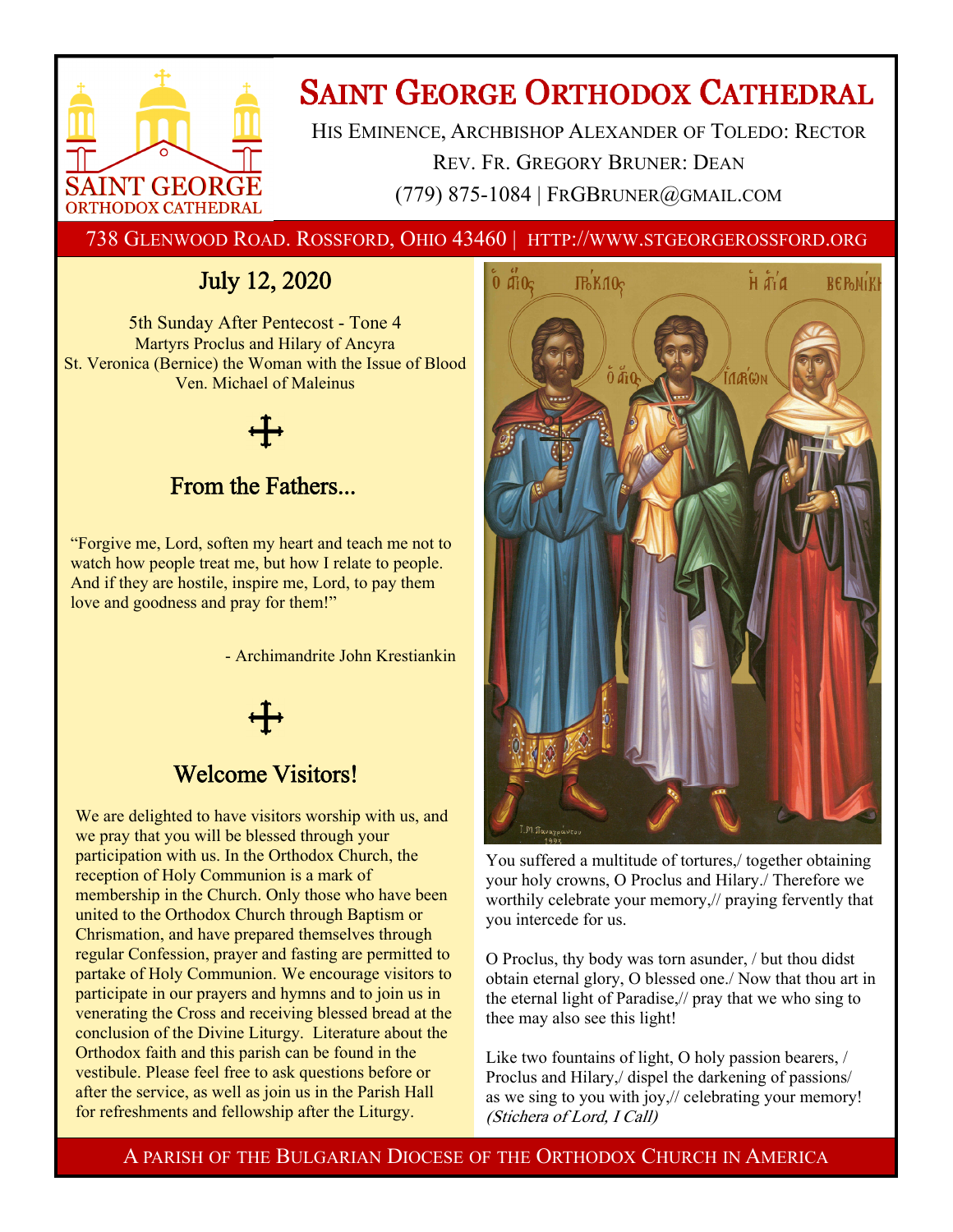### TODAY'S WORSHIP - HYMNS AND SCRIPTURE READINGS

#### Resurrection Troparion in Tone 4

When the women disciples of the Lord/ learned from the angel the joyous message of Thy Resurrection,/ they cast away the ancestral curse/ and elatedly told the apostles:/ "Death is overthrown!/ Christ God is risen,// granting the world great mercy!"

#### Greatmartyr George Troparion in Tone 4

As deliverer of captives/ and defender of the poor;/ healer of the infirm,/ champion of kings;/ victorious Great Martyr George,/ intercede with Christ our God;// for our souls' salvation.

#### Ven. Michael Troparion in Tone 8

The image of God was truly preserved in thee, O Father,/ for thou didst take up the Cross and follow Christ./ By so doing, thou taughtest us to disregard the flesh for it passes away;/ but to care instead for the soul, for it is immortal.// Therefore thy spirit, O holy Father Michael, rejoices with the angels.

#### Resurrection Kontakion in Tone 4

My Savior and Redeemer/ as God rose from the tomb and delivered the earth-born from their chains./ He has shattered the gates of hell,/ and as Master,// He has risen on the third day!

#### Great Martyr George Kontakion in Tone 4

As we the faithful flee to thee for refuge and seek thy

protection and speedy help,/ We entreat thee, O Champion of Christ, that we who sing thy praises may be delivered from the snares of the enemy/ and from every peril and adversary,// that we may cry: "Rejoice, O martyr George!"

#### Martyrs Proclus and Hilary Kontakion in Tone 4

Like the morning star,/ your glorious sufferings enlighten us with holy miracles./ We celebrate your memory, O Proclus and Hilary;/ pray to Christ our God for us// that He will save our souls!

Glory to the Father and to the Son and to the Holy Spirit

#### Ven. Michael Troparion in Tone 2

By thy deeds thou didst wither the arrogance of the flesh;/ and through enlightenment thou gavest wings to thine agility of spirit./ Thou wast revealed as a dwelling-place of the Trinity,/ Whom now thou dost clearly behold.// O blessed Michael, unceasingly pray for us all!

Now and ever and unto ages of ages. Amen.

#### Steadfast Protectress of Christians in Tone 6

Steadfast Protectress of Christians,/ constant advocate before the Creator;/ despise not the entreating cries of us sinners,/ but in your goodness come speedily to help us who call on you in faith./ Hasten to hear our petition and to intercede for us, O Theotokos,/ for you always protect those who honor you!

#### Epistle: Romans 10:1-10

Brethren, my heart's desire and prayer to God for Israel is that they may be saved. For I bear them witness that they have a zeal for God, but not according to knowledge. For they being ignorant of God's righteousness, and seeking to establish their own righteousness, have not submitted to the righteousness of God. For Christ is the end of the law for righteousness to everyone who believes.

For Moses writes about the righteousness which is of the law, "The man who does those things shall live by them." But the righteousness of faith speaks in this way, "Do not say in your heart, 'Who will ascend into heaven?' (that is, to bring Christ down from above) or, 'Who will descend into the abyss?'" (that is, to bring Christ up from the dead). But what does it say? "The word is near you, in your mouth and in your heart" (that is, the word of faith which we preach): that if you confess with your mouth the Lord Jesus and believe in your heart that God has raised Him from the dead, you will be saved. For with the heart one believes unto righteousness, and with the mouth confession is made unto salvation.

#### Gospel: Matthew 8:28-9:1

When He had come to the other side, to the country of the Gergesenes, there met Him two demon-possessed men, coming out of the tombs, exceedingly fierce, so that no one could pass that way. And suddenly they cried out, saying, "What have we to do with You, Jesus, You Son of God? Have You come here to torment us before the time?"

Now a good way off from them there was a herd of many swine feeding. So the demons begged Him, saying, "If You cast us out, permit us to go away into the herd of swine."

And He said to them, "Go." So when they had come out, they went into the herd of swine. And suddenly the whole herd of swine ran violently down the steep place into the sea, and perished in the water. Then those who kept them fled; and they went away into the city and told everything, including what had happened to the demon-possessed men. And behold, the whole city came out to meet Jesus. And when they saw Him, they begged Him to depart from their region.

So He got into a boat, crossed over, and came to His own city.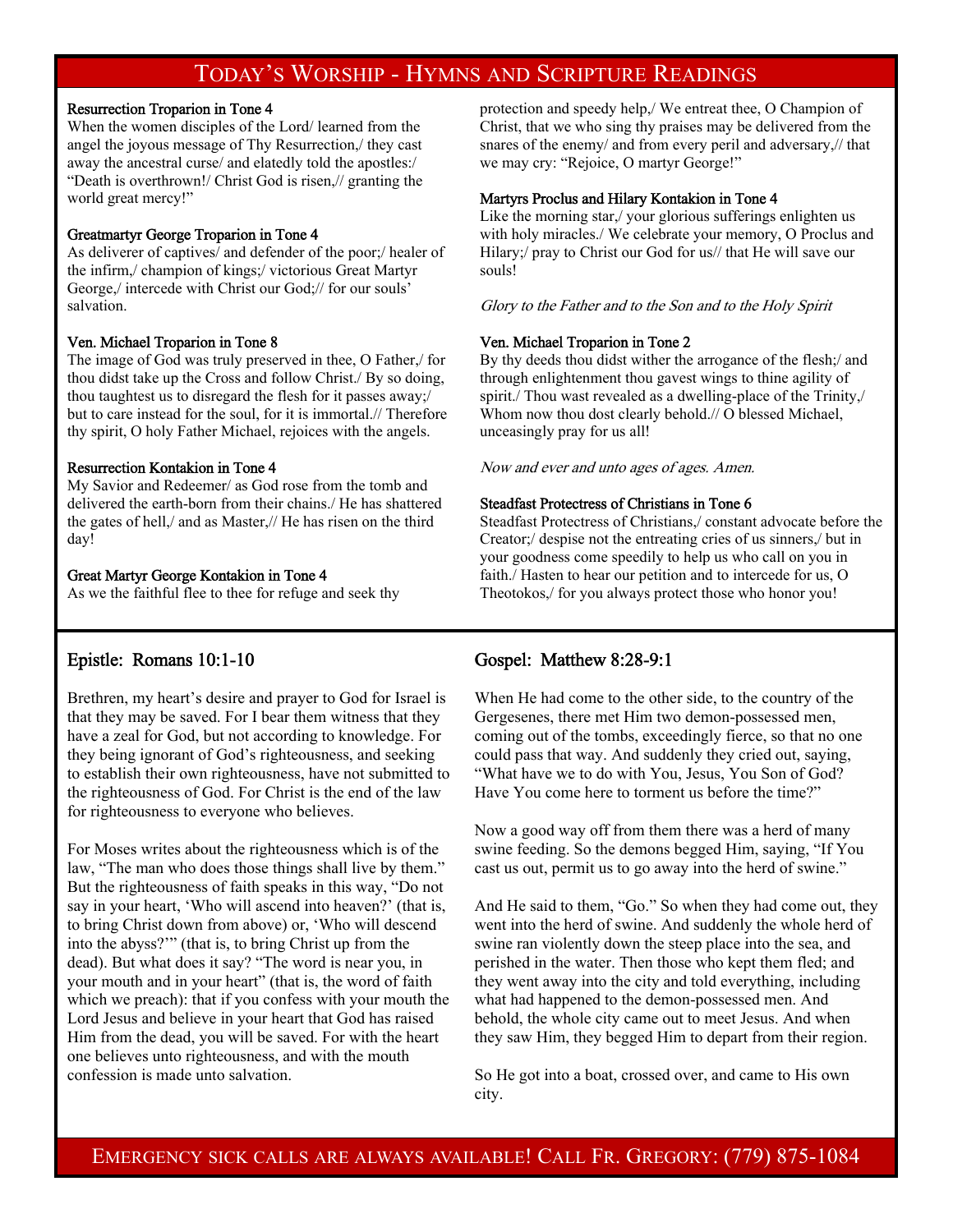#### THIS WEEK AND LIFE IN CHRIST

#### Sunday, July 12th

<sup>-</sup>

#### 10:00 AM Divine Liturgy (Livestream and In Person)

Martyrs Proclus and Hilary of Ancyra Ven. Michael of Maleinus Romans 10:1-10, Matthew 8:28-9:1

#### Monday, July 13th 7:00 PM Adult Education (Online)

Synaxis of the Archangel Gabriel St. Julian, Bishop of Cenomanis in Gaul Romans 16:17-24, Mathew 13:10-23

#### Tuesday, July 14th

Apostle Aquila of the Seventy Martyr Jusus at Rome Repose of Ven. Nicodemus of the Holy Mountain 1 Corinthians 1:1-9, 1 Corinthians 2:9-3:8 Matthew 13:24-30, Matthew 13:31-36

#### Wednesday, July 15th

Holy Equal-to-the-Apostles Great Prince Vladimir Martyr Cyricus and his mother, Julitta, of Tarsus Galatians 1:11-19, John 10:1-9

#### Thursday, July 16th

-

-

Hieromartyr Athenogenes, Bishop of Heracleopolis Martyr Antiochus the Physician, or Sebaste 1 Corinthians 3:18-23, Matthew 13:36-43

#### Friday, July 17th

Greatmatyr Marina of Antioch in Pisidia Royal Passionbearers Tsar Nicholas, Alexandra , Aleksy, Olga, Tatiana, Maria, Anastasia 1 Corinthians 4:5-8, Romans 8:28-39 Matthew 13:44-54, John 15:17-16:2

#### Saturday, July 18th 5:00 PM Great Vespers (Livestream and In Person)

Martyr Emilian of Silistria in Bulgaria Nun-Martyrs Grand Duchess Elizabeth and Barbara Romans 9:1-5, Matthew 9:18-26

#### Sunday, July 19th 10:00 AM Divine Liturgy (Livestream and In Person)

Commemoration of the Holy Fathers of the First Six Ecumenical Councils Ven. Macrina, sister of Basil the Great Bl. Stephen, King of Serbia, and his mother, St. Militsa Romans 12:6-14, Hebrews 13:7-16 Matthew 9:1-8, John 17:1-13

#### The Outer Signs are Only to Remind Us of the Inner Things



#### "The outer signs are only to remind us of the inner things" are words written by the Nun Martyr and Grand Duchess Elizabeth, who was martyred with her companion, the Nun Barbara.

Because Saint Elizabeth was born into Western European royalty and raised as a Protestant, she struggled to explain her conversion to Orthodoxy to her relatives, among them Queen Victoria. Some of them

believed that her Russian husband, the Grand Duke Sergei, had compelled her to convert. Others, apparently, thought that she had been dazzled by the splendor of Orthodox worship. It was to them that she wrote, according to Ludmila Koehler's book "Saint Elisabeth the New Martyr", these words: "You tell me that the outer brilliance of the church charmed me...in that you are mistaken—nothing in the outer signs attracted me. The outer signs are only to remind us of the inner things."

Many people do not understand why churches, vestments and sacred vessels should be beautiful. They consider these things to be unnecessary "trappings." Yet God Himself gave instructions for the building of a richly-furnished tabernacle, and vestments for the "glorious adornment" of the priests, in Exodus 25.

Jesus reproved the disciples when they questioned the "waste" of costly oil used by a woman to anoint Him. They complained that it could have been sold for a good deal of money which would help the poor. But He said, in Matthew 26:11, "For you will always have the poor with you, but you will not always have Me." The Church understands from this that when we have the privilege of being with the Lord in church, everything from the choir's singing to the well-polished candlestands should be as beautiful as we can make it. Near the end of every Liturgy we ask God to "sanctify those who love the beauty of Your house."

But beautiful things are not ends in themselves. They are there to "remind us of the inner things" as Saint Elizabeth wrote. We are not meant to get caught up in beautiful externals, but we are meant always to remember the glory of the Kingdom of God, toward which the beauty of those externals points us.

Saint Elizabeth understood that, and she also understood what Jesus meant by saying, "For you always have the poor with you." Creating beauty in the church doesn't exempt us from taking care of those in need; we are supposed to do both. The women's monastery founded by Saint Elizabeth served some of the most destitute people in Moscow while at the same time holding services in a beautifully-appointed chapel.

We should always be able to answer critics of the "fancy trappings" of Orthodox worship by truthfully saying that we do serve and care for our needy sisters and brothers, but that we also make the church a beautiful place so as to "remind" worshippers of the "inner things." Saint Elizabeth shows us how to do both.

### HAVE A QUESTION OR NEED TO CHAT? CALL OR EMAIL FR. GREGORY.